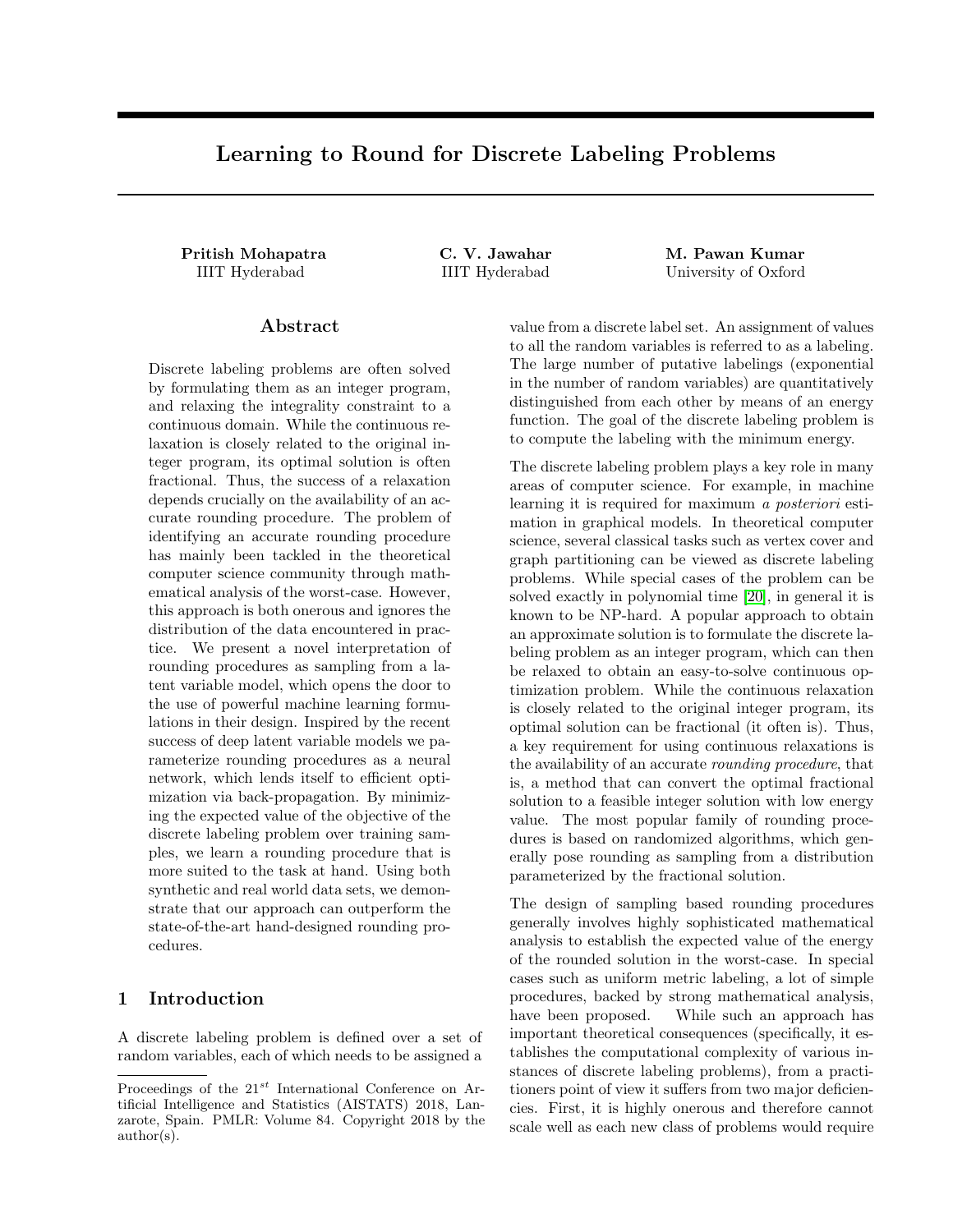expert knowledge to design an appropriate rounding procedure. Second, it focuses on the worst-case scenario (for ease of analysis), which often does not occur in practice.

In order to alleviate the aforementioned deficiencies, we propose a novel machine learning framework that learns to round the solutions of a continuous relaxation using a training data set. The key observation of our approach is that many randomized rounding procedures can be viewed as sampling from a joint distribution of two types of random variables: (i) variables whose marginal probability is provided by the optimal fractional solution of the relaxation; and (ii) a set of appropriately designed latent variables. Viewed in this way, the problem of rounding readily lends itself to machine learning techniques. In this work, we employ a deep neural network that consists of two stages. In the first stage, it projects a low-dimensional input (namely, the optimal fractional solution of a relaxation) to a potentially high-dimensional space of the aforementioned latent random variables. In the second stage, it projects the representation encoded by the latent random variables back to the original space of feasible fractional solutions, to give the output of the neural network. The integer solution of the problem is obtained by using the simplest rounding procedure on the output. The parameters of the deep neural network are estimated by optimizing a differentiable learning objective that minimizes the expected energy of the labeling for a given set of training samples.

Our approach can be readily applied to a large class of existing relaxations, including those based on linear programming [\[6,](#page-8-1) [13\]](#page-8-2), quadratic programming [\[17\]](#page-8-3) and second-order cone programming [\[15,](#page-8-4) [16\]](#page-8-5). By learning the neural network for a given set of samples that implicitly define the data distribution, we obtain more suitable rounding procedures for real-world problems compared to the ones designed for the worst-case. We demonstrate the efficacy of our approach on several instances of the discrete labeling problem, including uniform metric labeling and truncated linear and quadratic labeling by comparing them to the handdesigned rounding procedures proposed in the theoretical computer science literature.

## 2 Related Work

As mentioned earlier, most of the literature on randomized rounding procedures focuses on handdesigned algorithms for special instances of the discrete labeling problem. Examples include interval rounding and hierarchical rounding for linear programming relaxations of metric labeling [\[6,](#page-8-1) [12\]](#page-8-6), hyperplane rounding for semidefinite relaxations of graph partitioning [\[8\]](#page-8-7), and contention resolution for multilinear relaxations for submodular maximization [\[22\]](#page-8-8). While such an approach is of great theoretical importance, the complexity of mathematical analysis and the focus on the worst-case makes it less appealing in practice.

Our work exploits the close relationship between randomized rounding and sampling. Similar to rounding, there have been several hand-designed sampling algorithms that have been proposed in machine learning [\[2,](#page-8-9) [5\]](#page-8-10). Furthermore, there has also been some effort in learning to sample using a training data set [\[18,](#page-8-11) [25\]](#page-9-0). However, to the best of our knowledge, ours is the first approach to exploit the connection between sampling and rounding for discrete labeling problems. Moreover, unlike sampling in which the main objective is to maximize sample fidelity with the original distribution, our goal is to minimize a task specific energy function by learning to round.

There is also a rich history in machine learning for learning latent spaces for a particular problem [\[4,](#page-8-12) [9,](#page-8-13) [10\]](#page-8-14). The one most closely related to our approach is the variational auto-encoder (VAE)  $[11]$ , which uses a deep neural network in order to obtain an expressive latent representation of the input space. However, there are several key differences between our framework and the vae. First, our training objective is designed to maximize the accuracy rounding, instead of minimizing the reconstruction error. Second, while the vae aims to learn the parameters of a neural network that generalizes well across the entire data distribution, our problem is concerned with learning the parameters for each individual instance of the problem.

Finally, there has been work on using reinforcement learning for function optimization [\[3,](#page-8-16) [23\]](#page-8-17). Reinforcement learning also optimizes an entropy regularized expected energy. However, in our case, a key difference is that we compute the expected energy and its exact gradient analytically instead of relying on estimates of the policy gradient. This reduces the variance in the gradient, thereby enabling efficient learning. Another key difference is that, unlike the reinforcement learning based methods, we also condition our model with respect to a primal marginal solution which allows a trained model to generalize to unseen energy functions.

# 3 Preliminaries

Discrete Labeling Problem. A discrete labeling problem is defined over a set of random variables  $\mathcal{X} = \{X_1, X_2, \cdots, X_n\}$ , each of which can take a value from the label set  $\mathcal{L} = \{l_1, l_2, \cdots, l_h\}$ . An assignment of values to all the random variables is called a labeling, and is denoted by  $\mathbf{x} \in \mathcal{L}^n$ . The labelings are quantitatively distinguished from each other by the means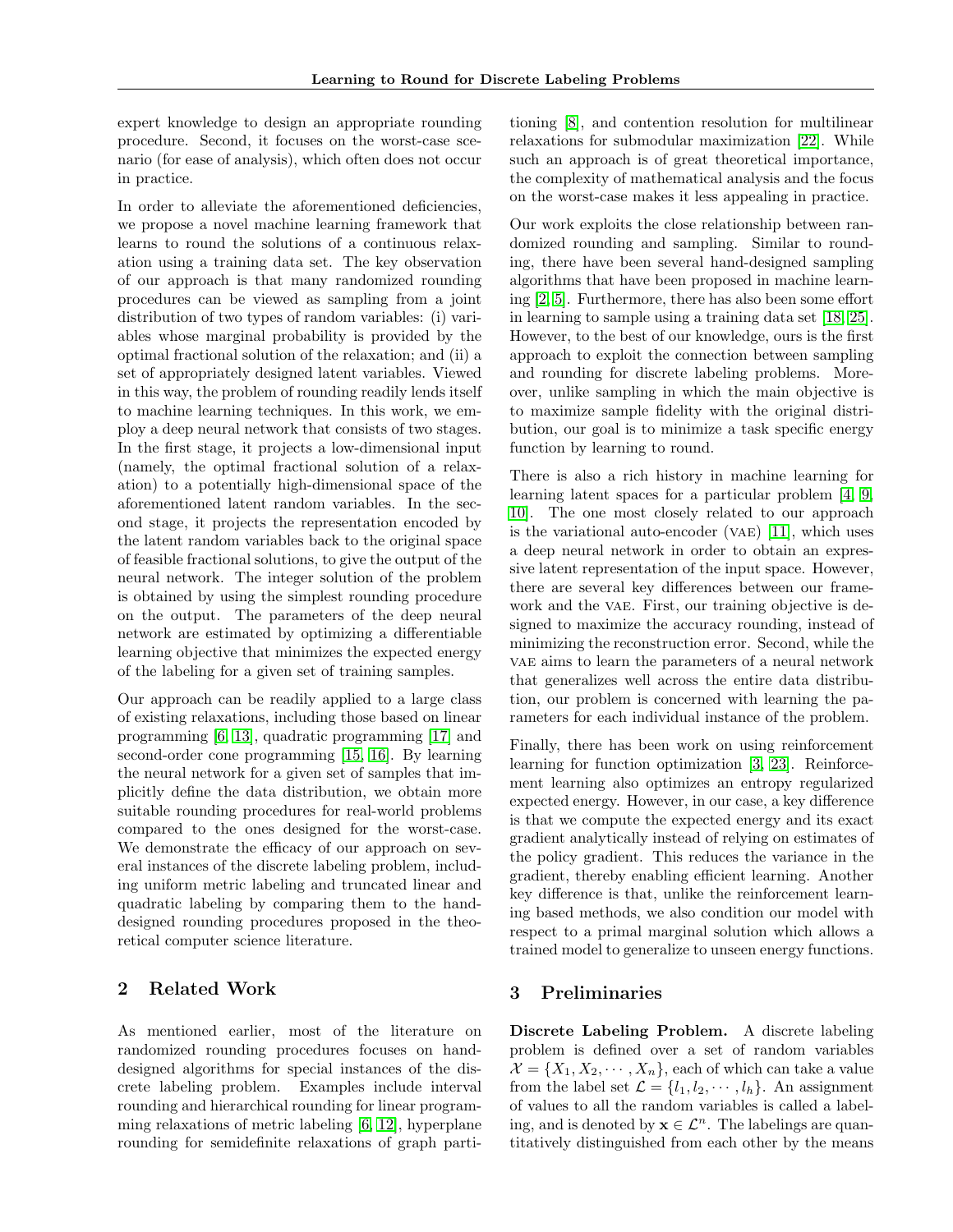of an energy function  $E_{\theta}: \mathcal{L}^n \to \mathbb{R}$ , which consists of a sum of potential functions. For the sake of clarity, we will restrict ourselves to a pairwise energy function. In other words, the energy of a labeling  $x$  is given by:

<span id="page-2-0"></span>
$$
E_{\theta}(\mathbf{x}) = \left\{ \sum_{a \in [n]} \theta_a(x_a) + \sum_{(a,b) \in [n]^2} \theta_{ab}(x_a, x_b) \right\}.
$$
 (1)

Here,  $[n] = \{1, ..., n\}$ , and  $\theta_a(x_a)$  and  $\theta_{ab}(x_a, x_b)$  are short hand for  $\theta_a(X_a = x_a)$  and  $\theta_{ab}(X_a = x_a, X_b =$  $x_b$ ) respectively. While,  $\theta_a(X_a = x_a)$  denotes the unary potential of assigning the label  $x_a$  to the random variable  $X_a$ ,  $\theta_{ab}(X_a = x_a, X_b = x_b)$  denotes the pairwise potential of assigning the labels  $x_a$  and  $x_b$  to random variables  $X_a$  and  $X_b$  respectively. The discrete labeling problem is specified as follows:  $\mathbf{x}^*$  =  $\operatorname{argmin}_{\mathbf{x} \in \mathcal{L}^n} E_{\theta}(\mathbf{x})$ . The general discrete labeling problem allows for high-order potentials (that is, potentials that depend on the labels of an arbitrarily large subset of random variables). Our approach can be trivially generalized to handle such potentials by suitably modifying the training objective. We assume that the potentials are finite valued. In other words, all the labelings are valid, and the task is to identify the one with the minimum energy. This assumption is mainly due to the fact that we parameterize our framework via a neural network, which requires gradients for all possible parameters in order to utilize the back-propagation algorithm during training.

Integer Programming Formulation. The discrete labeling problem can be reformulated as an integer program using indicator variables  $y_a(i) \in \{0, 1\}$ corresponding to all random variables  $X_a \in \mathcal{X}$  and labels  $l_i \in \mathcal{L}$ . Each indicator variable  $y_a(i) = 1$ , if  $X_a = l_i$  and 0 otherwise. Formally, the following program provides the minimum energy labeling:

$$
\min \sum_{a \in [n]} \sum_{l_i \in \mathcal{L}} \theta_a(i) y_a(i) \tag{2}
$$
\n
$$
+ \sum_{(a,b) \in [n]^2} \sum_{(l_i,l_j) \in \mathcal{L}^2} \theta_{ab}(i,j) y_a(i) y_b(j),
$$
\n
$$
\text{s.t.} \sum_{l_i \in \mathcal{L}} y_a(i) = 1 \quad \forall a \in [n],
$$
\n
$$
y_a(i) \in \{0,1\} \quad \forall a \in [n], \forall l_i \in \mathcal{L}.
$$

Here, the objective function is just a reformulation of the energy function in equation [1](#page-2-0) using the binary indicator variables. The first constraint ensures that each random variable is assigned exactly one label, while the second constraint ensures that the optimization variables are binary.

Continuous Relaxations. The above integer program can be relaxed to obtain a continuous optimiza-

tion problem. Several relaxations have been proposed in the literature, including linear programming [\[6,](#page-8-1) [13\]](#page-8-2), quadratic programming [\[17\]](#page-8-3) and second-order cone programming [\[15,](#page-8-4) [16\]](#page-8-5). All the aforementioned relaxations drop the integrality constraints, and instead enforce the variables  $y_a$  to belong to a probability simplex, that is,  $y_a(i) \ge 0$  and  $\sum_i y_a(i) = 1$ . The resulting continuous problem is then solved to obtain an optimal fractional solution  $y^*$ .

Randomized Rounding Procedures. Given a feasible fractional solution  $\bar{y}$ , a rounding procedure treats  $\bar{y}_a(i)$  as the probability of assigning the label  $l_i$  to the random variable  $X_a$ . Several rounding procedures that satisfy this property have been proposed in the literature. We refer the interested reader to [\[21,](#page-8-18) [24\]](#page-9-1) for examples. Although most often these algorithms are applied on optimal fractional solutions, the analysis applies to all feasible solutions. In our work, we will use the simplest rounding procedure to obtain integer solutions from the output of a deep neural network, which we refer to as complete rounding. The main steps of the complete rounding procedure are described in Algorithm [1.](#page-2-1) Complete rounding computes the cumulative distribution of  $y_a$  for each  $X_a \in \mathcal{X}$  (step 3). It then samples from the cumulative distribution using the same real number  $r \in [0, 1]$  for all the random variables (step 4). Note that the use of the same real number is important. Otherwise, the rounding procedure can be shown to produce arbitrarily bad labelings (see [\[14\]](#page-8-19) for examples).

<span id="page-2-1"></span>

| Algorithm 1 The complete rounding algorithm.                    |
|-----------------------------------------------------------------|
| <b>Input:</b> A fractional solution y of a relaxation.          |
| 1: Sample a real number $r$ from uniform distribution           |
| over $[0,1]$ .                                                  |
| 2: for all $X_a \in \mathcal{X}$ do                             |
| Define, $Y_a(0) = 0$ , $Y_a(i) = \sum_{i=1}^{i} y_a(j)$ .<br>3: |
| Assign label $l_i$ to random variable $X_a$ if<br>4:            |
| $Y_a(i-1) \leq r < Y_a(i)$ .                                    |
| r and fan                                                       |

# 5: end for

# 4 Trainable Latent Variable Model For Rounding

Given a feasible (or optimal) fractional solution y of a continuous relaxation, randomized rounding procedures can be viewed as assigning a label to the set of discrete random variables  $\mathcal X$  from the set  $\mathcal L$  such that  $Pr(X_a = l_i) = y_a(i)$ . There are several ways in which one can achieve this goal, including the simple complete rounding procedure described above. What separates a good rounding procedure from a bad one is the joint probability of the labeling of a subset of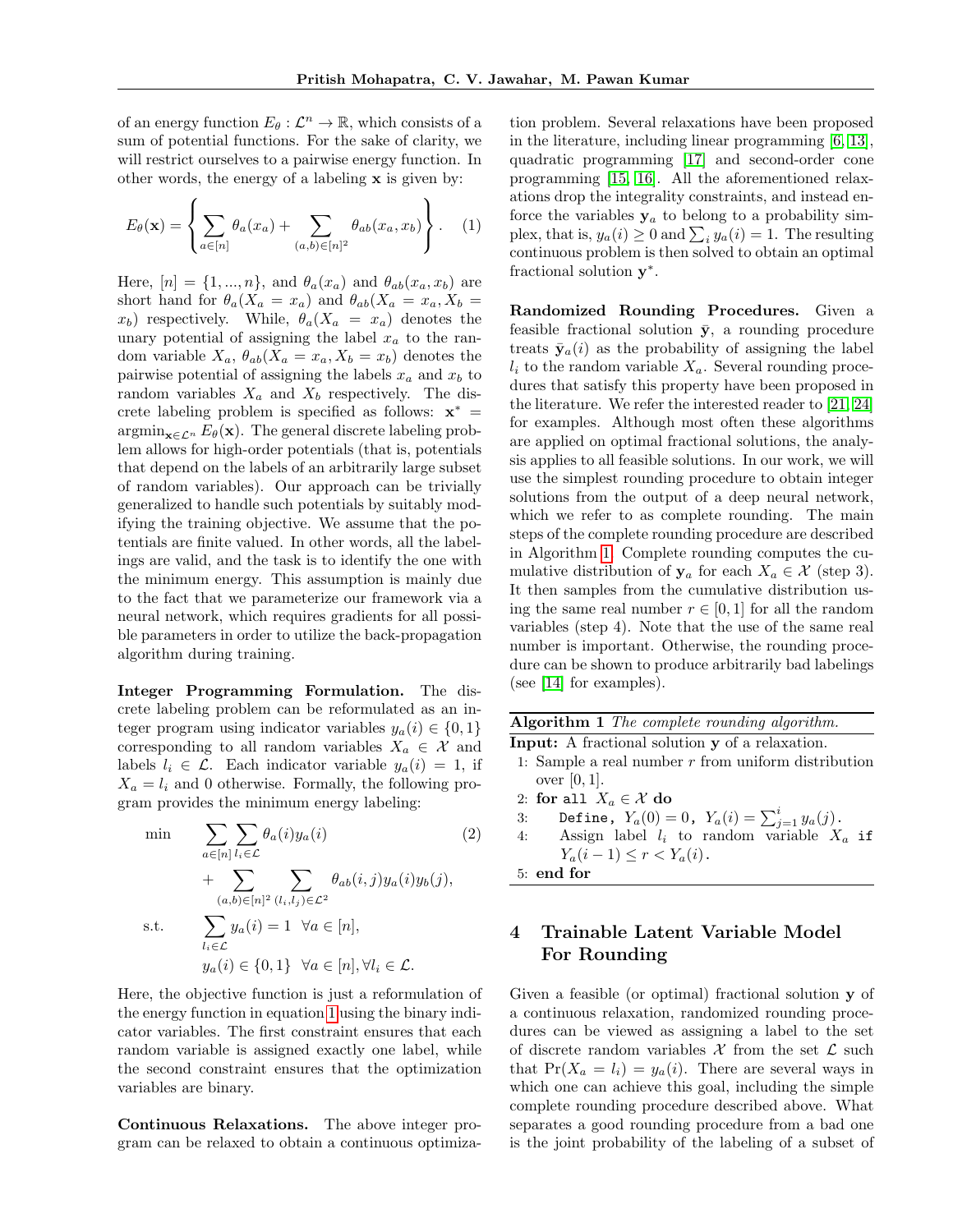random variables. Since we have restricted our description to pairwise energy functions, the key criterion for differentiating two rounding procedures is the joint probability of assigning two random variables  $X_a$ and  $X_b$  to the labels  $l_i$  and  $l_j$  respectively.

To illustrate the weakness of complete rounding, consider the following simple example of a uniform metric labeling problem (also referred to as the Potts model) defined over  $n$  random variables, each of which can take  $1$  of  $n$  possible labels. The unary potential for the  $a^{th}$  random variable  $X_a$  is defined as follows:

$$
\theta_a(i) = \begin{cases} \infty & \text{if } i = a, \\ 0 & \text{otherwise.} \end{cases}
$$
 (3)

Every pair of random variables  $X_a$  and  $X_b$  are assumed to be connected by an edge and the pairwise potential between them is defined as follows:  $\theta_{ab}(i, j) = \delta(i \neq j)$  $j$ ). Any labeling that assigns the same label to all but one of the random variables would be optimal for this discrete labeling problem.

On the other hand, the optimal fractional solution y obtained for the LP relaxation of this discrete problem can be defined as follows:

$$
y_a(i) = \begin{cases} 1/(n-1) & \text{if } i \neq a, \\ 0 & \text{otherwise.} \end{cases}, \forall a \in \{1, \dots, n\}
$$
(4)

It can be verified that, when performing complete rounding on this optimal fractional solution, if the random number r is between  $(i-1)/(n-1)$  and  $i/(n-1)$ for  $i = 1, 2, \dots, n-1$ , the first i variables take the label  $i+1$ , and the remaining ones take the label i. Specifically, it is impossible for it to do so when the random number  $r \in [1/(n-1),(n-2)/(n-1)]$ . Therefore, the probability of the complete rounding procedure to output an optimal integral solution (that is assigning the same label to all but 1 of the random variables) is only  $2/(n-1)$ . In order to overcome the deficiency of complete rounding, Kleinberg and Tardos [\[12\]](#page-8-6) proposed a more suitable rounding procedure for uniform metric labeling. In what follows, we provide a novel interpretation of their procedure based on latent variable models, which will motivate our general learning based framework.

Consider an augmented label set  $\mathcal{L}' = \{l_0\} \cup \mathcal{L}$ , where the auxiliary label  $l_0$  indicates that a random variable has not yet been assigned a label. We define a latent variable Z, which can take a value from the label set  $\mathcal{L}$ . The probability  $Pr(Z = l_i) = 1/h$  for all  $l_i \in \mathcal{L}$ . Furthermore, we define  $Pr(X_a|Z)$  as

$$
\Pr(X_a = l_i | Z = l_j) = \begin{cases} y_a(i) & \text{if } i = j \neq 0, \\ 1 - y_a(i) & \text{if } i = 0, \\ 0, & \text{otherwise.} \end{cases}
$$

In order to obtain a labeling, we use an iterative procedure. At each iteration, we first sample from the distribution  $Pr(Z)$  to fix the value of the latent variable. Next, we use complete rounding on the distributions  $Pr(X_a|Z)$  for all random variables  $X_a \in \mathcal{X}$ . If a random variable is assigned a label  $l_i \in \mathcal{L}$  (that is, not the label  $l_0$ ), then we fix its label to  $l_i$ . For all the unassigned random variables (that is, those with the label  $l_0$ ) we repeat the above process until a valid labeling has been obtained. The above iterative procedure can be viewed as sampling from the joint distribution  $Pr(Z, X_a) = \sum_{l_i \in \mathcal{L}} Pr(Z = l_i) Pr(X_a | Z = l_i),$ and marginalizing out the latent variable. It can be verified that, in the case of the illustrative example for uniform metric labeling, the above procedure always outputs an optimal integral solution. It can do so because of the use of latent variables. This can thus result in an improved expected energy of the output labeling compared to complete rounding.

At first sight, the choice of the latent variable  $Z$ , its distribution  $Pr(Z)$  and the conditional distributions  $Pr(X_a|Z)$  may appear arbitrary. However, there are two factors that governed their design. First, they have to exploit the structure of the pairwise potentials, which encourages a pair of random variables to be assigned the same label. Second, the latent variable and the corresponding distributions have to be simple enough to lend themselves to worst-case mathematical analysis. We now consider each of the two aforementioned factors to motivate our methodology. The first factor implies that, for every different family of the discrete labeling problems, we would need to design a new rounding procedure. Indeed, for truncated linear and quadratic labeling, the random variable represents an interval of consecutive labels, instead of a single label [\[6\]](#page-8-1). Given the vast number of choices, it is clear that the process of hand-designing a rounding procedure is too tedious and would not scale well to meet the demands of an increasingly automated world. However, our novel interpretation of rounding procedures as latent variable models opens the door to the use of powerful machine learning frameworks. The second factor implies that the simple form of distributions is not a requirement in practice as we are not interested in worst-case analysis. Thus, inspired by the recent success of deep latent variable models such as VAE [\[11\]](#page-8-15), we propose to parameterize rounding procedures for discrete labeling problems using a deep neural network. This allows us to learn highly complex latent variables and the corresponding distributions (which can depend on the fractional solution y) using a set of training samples that implicitly define the data distribution of interest. In what follows, we describe our model and its end-to-end differentiable training objective in detail.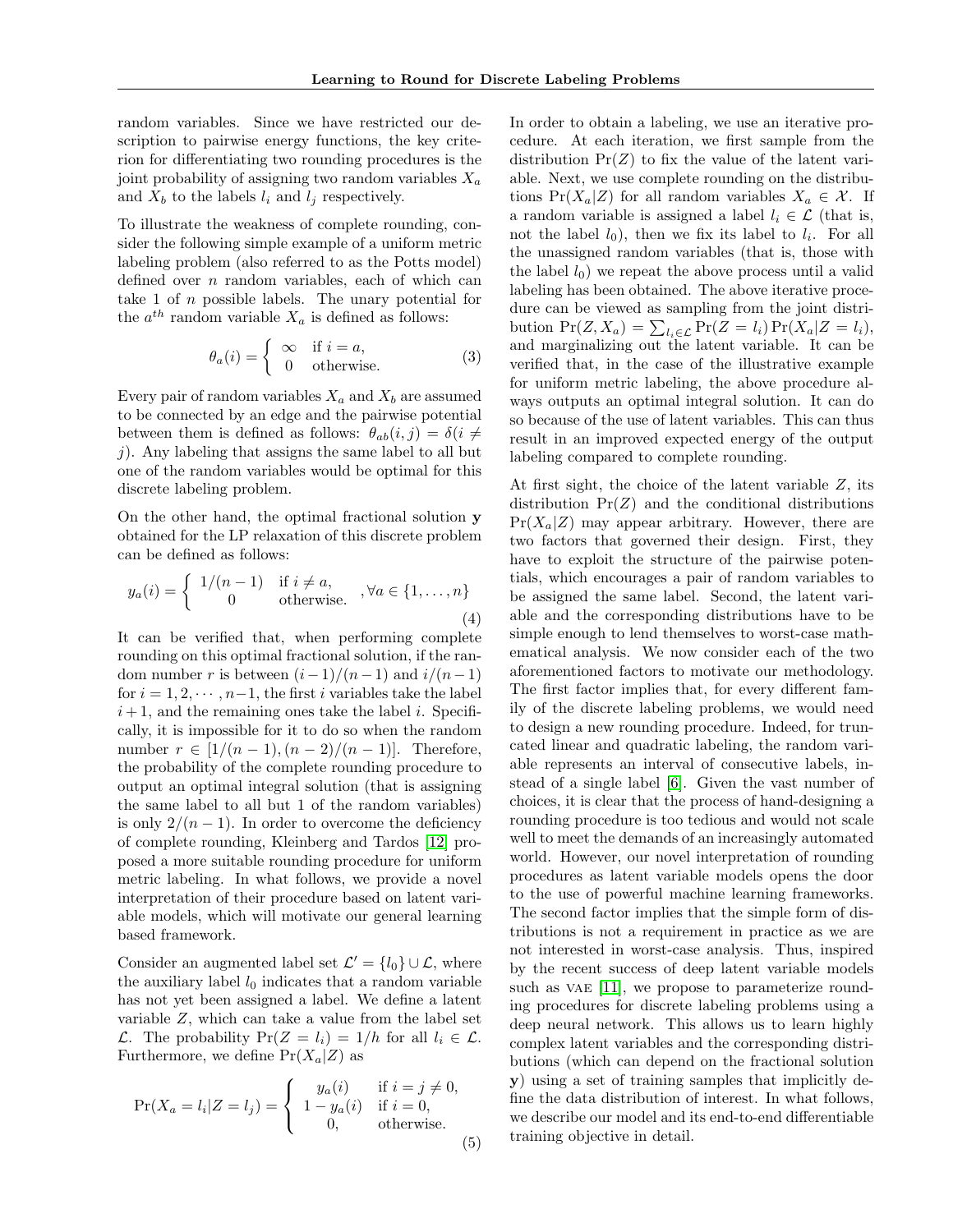

<span id="page-4-0"></span>Figure 1: Our deep latent variable model that includes an encoder, a latent layer and a decoder. The encoder takes in a feasible fractional solution y as input and computes the parameters  $[\mu, \sigma]$  of the latent variable distribution  $Pr(Z)$ . The decoder takes a sample from  $Pr(Z)$  and computes the output fractional solution  $\bar{y}$ . Finally, approximate integral solution  $\hat{y}$  is obtained by performing complete rounding on  $\bar{y}$ .

### <span id="page-4-2"></span>4.1 Prediction Using Deep Latent Variable Model

We use deep neural networks to model both the distribution  $Pr(Z)$  associated with the latent random variables Z and the conditional distribution  $Pr(X|Z)$  that projects back into the space of feasible solutions. Overall, our network is composed of an encoder  $(\mathcal{E}_{\alpha})$ , a layer of latent variables  $(Z)$  and a decoder  $(\mathcal{D}_{\beta})$ . Here,  $\alpha$  and  $\beta$  are the learnable parameters of the encoder and decoder respectively. Figur[e1](#page-4-0) shows a representation of our deep latent variable model. While we have shown a fully convolution network here, any network architecture can be used for this purpose.

The detailed description for rounding using our deep latent variable model is outlined in Algorithm [2.](#page-4-1) First, the parameters  $\phi$  of the latent variable distribution  $Pr(Z; \phi)$  are computed as outputs by the encoder  $\mathcal{E}_{\alpha}$ , that is,  $\phi(\mathbf{y}) = \mathcal{E}_{\alpha}(\mathbf{y})$  (step [1\)](#page-4-1). We then sample **z** from the distribution  $Pr(Z; \phi)$  (step [2\)](#page-4-1) and pass it through the decoder  $\mathcal{D}_{\beta}$  to get an output fractional solution  $\bar{y} = \mathcal{D}_{\beta}(z)$  (step [3\)](#page-4-1). This output fractional solution  $\bar{y}$ parameterizes the distribution  $Pr(X = \hat{y} | Z; \bar{y})$ , where  $\hat{y}$  is a feasible integral solution. We perform complete rounding as described in Algorithm [1](#page-2-1) on  $\bar{y}$  to get our output  $\hat{y}$  (step [4\)](#page-4-1). In practice, we perform several iterations of complete rounding on  $\bar{y}$  and choose  $\hat{y}$  to be the integral solution with the lowest energy  $E_{\theta}(\hat{\mathbf{y}})$ . In our experiments, we parameterize the latent variable distribution  $Pr(Z; \phi)$  as a diagonal Gaussian with mean  $\mu$  and standard deviation  $\sigma$ , that is,  $\phi = [\mu, \sigma]$ . However, one can also assume other parameterized models like the Bernoulli distribution for the latent variables.

#### 4.2 Training Methodology

Our aim here is to learn the parameters  $\alpha$  and  $\beta$  of the encoder and the decoder respectively using training set

which is assumed to contain independently sampled instances from the data distribution. The training data set  $D$  can consist of several instances of any particular discrete labeling problem that vary in terms of the values for the parameters of the energy function  $E_{\theta}$ , while maintaining the same underlying structure. For example, in case of the problem of semantic segmentation of images, we can have different images as the samples of the training set while assuming the same structure for inter-pixel dependencies for all the images. To be specific, each instance  $s_t$  in the training set  $D = \{s_1, \ldots, s_N\}$  should include the parameters  $\theta_t$  of the energy function and a feasible fractional solution  $y_t$  from a continuous relaxation of the original discrete labeling problem.

Algorithm 2 Rounding using deep latent variable model.

- <span id="page-4-1"></span>Input: A feasible solution y of the continuous relaxation.
- 1: Compute parameters of the latent variable distribution by passing through the encoder:  $\phi(\mathbf{y}) = \mathcal{E}_{\alpha}(\mathbf{y}).$
- 2: Sample z from the latent variable distribution  $P(Z; \phi)$ .
- 3: Compute output fractional solution by passing z through the decoder:  $\bar{y} = \mathcal{D}_{\beta}(z)$ .
- 4: Perform complete rounding as described in Algo-rithm [1](#page-2-1) to obtain an integral solution  $\hat{y}$  corresponding to  $\bar{y}$ .
- **Output:** An approximate integral solution  $\hat{y}$  to the original discrete labeling problem.

As has been discussed elaborately in the previous sections, our objective is to find the integral solution  $\hat{\mathbf{y}}$  with the lowest possible energy  $E_{\theta}(\hat{\mathbf{y}})$ . Therefore, given the training data, we should try to minimize the energy  $E_{\theta}(\hat{\mathbf{y}})$  of the output integral solutions for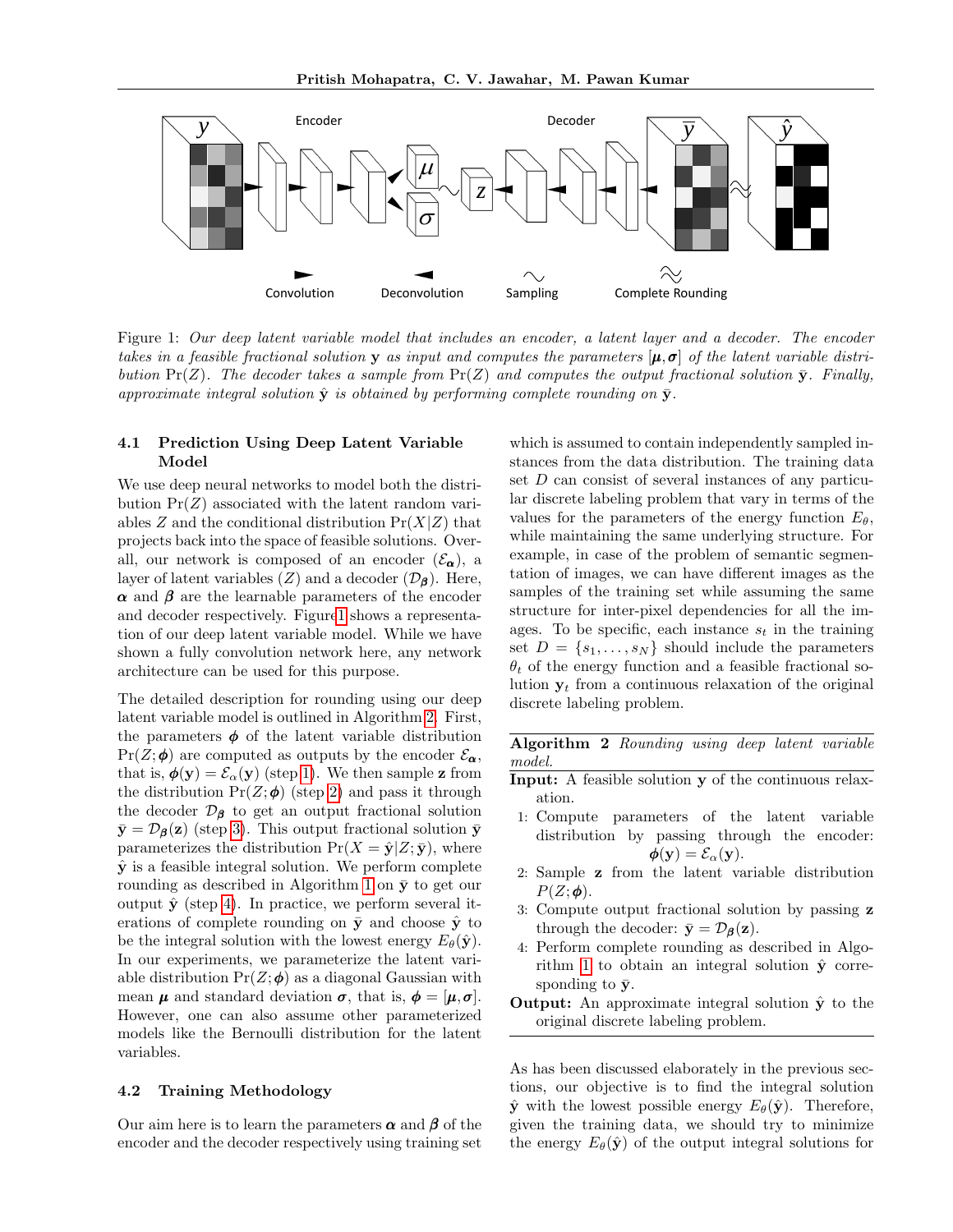all of the training examples. However, since ours is a stochastic model, it is appropriate for us to minimize the expected energy with respect to the distribution  $Pr(X; y_t, \boldsymbol{\alpha}, \boldsymbol{\beta})$  for all training samples  $s_t \in \mathcal{D}$ .

Given a training sample  $s_t \in \mathcal{D}$  and a value **z** from the latent variable distribution  $Pr(Z; \phi(y_t, \alpha))$ , we can sample several integral solutions using the complete rounding procedure. The expectation with respect to the distribution induced by the complete rounding procedure can be evaluated exactly by using the expression presented in Lemma 11 of [\[14\]](#page-8-19). To be specific, the expected pairwise energy can be computed as,

$$
\mathbb{E}(\theta_{ab}(\hat{\mathbf{y}}_a, \hat{\mathbf{y}}_b)) = \sum_{i=1}^{h-1} Y_a(i)\Theta_1(i)
$$
(6)  
 
$$
+ \sum_{j=1}^{h-1} Y_b(j)\Theta_1(j) + \sum_{i=1}^{h-1} \sum_{j=1}^{h-1} |Y_a(i) - Y_b(j)|\Theta_2(i, j).
$$

Here,  $Y_a$  and  $Y_b$  are the cumulative distributions with respect to  $y_a$  and  $y_b$ , and  $\Theta_1$  and  $\Theta_2$  are defined as follows,

$$
\Theta_1(i) = \frac{1}{2} (\theta_{ab}(l_i, l_1) + \theta_{ab}(l_i, l_h) - \theta_{ab}(l_{i+1}, l_1) - \theta_{ab}(l_{i+1}, l_h)), \forall i \in \{1, ..., h-1\}, \tag{7}
$$

$$
\Theta_2(i, j) = \frac{1}{2} (\theta_{ab}(l_i, l_{j+1}) + \theta_{ab}(l_{i+1}, l_j) - \theta_{ab}(l_i, l_j) - \theta_{ab}(l_{i+1}, l_{j+1})), \forall i, j \in \{1, ..., h-1\}. \tag{8}
$$

The overall expected energy of the output integral solution  $\hat{y}$  with respect to complete rounding then can be computed as,

$$
\mathbb{E}_{\hat{\mathbf{y}} \sim \Pr(X|Z;\boldsymbol{\beta})} \left[ E_{\theta}(\hat{\mathbf{y}}) \right] = \sum_{X_a \in \mathcal{X}_a} \langle \theta_a(\hat{\mathbf{y}}_a), \mathbf{y}_a \rangle \tag{9}
$$
\n
$$
+ \sum_{(X_a, X_b) \in \mathcal{X}^2} \mathbb{E}(\theta_{ab}(\hat{\mathbf{y}}_a, \hat{\mathbf{y}}_b)).
$$

As discussed above, the expected energy of the output integral solution  $\hat{y}$ , with respect to the distribution induced by the complete rounding procedure, has a closed form expression. This allows us to analytically compute the gradient of this expected energy with respect to the output fractional solution  $\bar{y}$  and thus have no variance in gradient estimation.

For our training objective, we further take expectation of the above computed expected energy with respect to the latent variable distribution  $Pr(Z; \phi)$  to obtain,

$$
\hat{\mathbf{y}} \sim \Pr(X; y_t, \boldsymbol{\alpha}, \boldsymbol{\beta}) \left[ E_{\theta_t}(\hat{\mathbf{y}}) \right]
$$
\n
$$
= \mathbb{E}_{\mathbf{z} \sim \Pr(Z; \boldsymbol{\phi}(y_t, \boldsymbol{\alpha}))} \left[ \mathbb{E}_{\hat{\mathbf{y}} \sim \Pr(X|Z = \mathbf{z}; \boldsymbol{\beta})} \left[ E_{\theta_t}(\hat{\mathbf{y}}) \right] \right]. \quad (10)
$$

Since analytical computation of this expected energy is not feasible, we have to estimate it by using  $k$  samples from the latent variable distribution. When the latent variable distribution is chosen to be a Gaussian

distribution, the gradient of this sampling based estimation of the expected energy with respect to the parameters of the distribution can be computed using the reparameterization trick. This results in very low variance for the gradient estimation. In the general case, the reinforce algorithm can be used to estimate the gradient.

Finally, our training objective is obtained by taking expectation of the above computed expected energy with respect to the data distribution  $\mathcal{D}$ . As in case of all machine learning frameworks, we estimate the expectation over the data distribution by using samples from the training data set  $D$ . Then the training objective function can be written as

$$
J_E(\boldsymbol{\alpha}, \boldsymbol{\beta}) = \mathop{\mathbb{E}}_{s_t \sim D} \left[ \mathop{\mathbb{E}}_{\hat{\mathbf{y}} \sim \Pr(X; y_t, \boldsymbol{\alpha}, \boldsymbol{\beta})} \left[ E_{\theta_t}(\hat{\mathbf{y}}) \right] \right]
$$
(11)

While optimizing the expected energy, the model might sometime get stuck in local minima corresponding to integral  $\bar{\mathbf{v}}$ 's that lead to bad approximate solutions. In order to avoid such bad local minima during optimization, we regularize the output fractional solutions  $\bar{y}$  to bias them towards having higher entropy. Specifically, we add the following entropy based regularization term to our objective function,

$$
J_R(\boldsymbol{\alpha}, \boldsymbol{\beta}) = \left[\mathbb{E}_{s_t \sim D} \left[ \mathbb{E}_{\mathbf{z} \sim \Pr(Z; \boldsymbol{\phi}(y_t, \boldsymbol{\alpha}))} \left[ \sum_{a \in [n]} \bar{\mathbf{y}}_a(\mathbf{z}, \boldsymbol{\beta}) \log \bar{\mathbf{y}}_a(\mathbf{z}, \boldsymbol{\beta}) \right] \right].
$$
\n(12)

Overall, we optimize the objective function  $J = J_E +$  $\lambda J_R$  for learning the parameters  $\alpha$  and  $\beta$  of the encoder and the decoder respectively. Here,  $\lambda$  is a hyper-parameter which we fix appropriately. Since, this objective function is differentiable, we can use the standard back-propagation algorithm to train our network parameters. In order to back-propagate through the sampling process at the latent layer, we use the re-parameterization trick for Gaussian distribution as proposed in [\[11\]](#page-8-15).

## 5 Experiments

We demonstrate the efficacy of our approach, described in the previous section, on discrete labeling problems using both synthetic as well as real world data.

### 5.1 Discrete Labeling Of Densely Connected Graphs

Problem. We consider the problem of labeling a set of 25 random variables from a discrete set of 21 labels.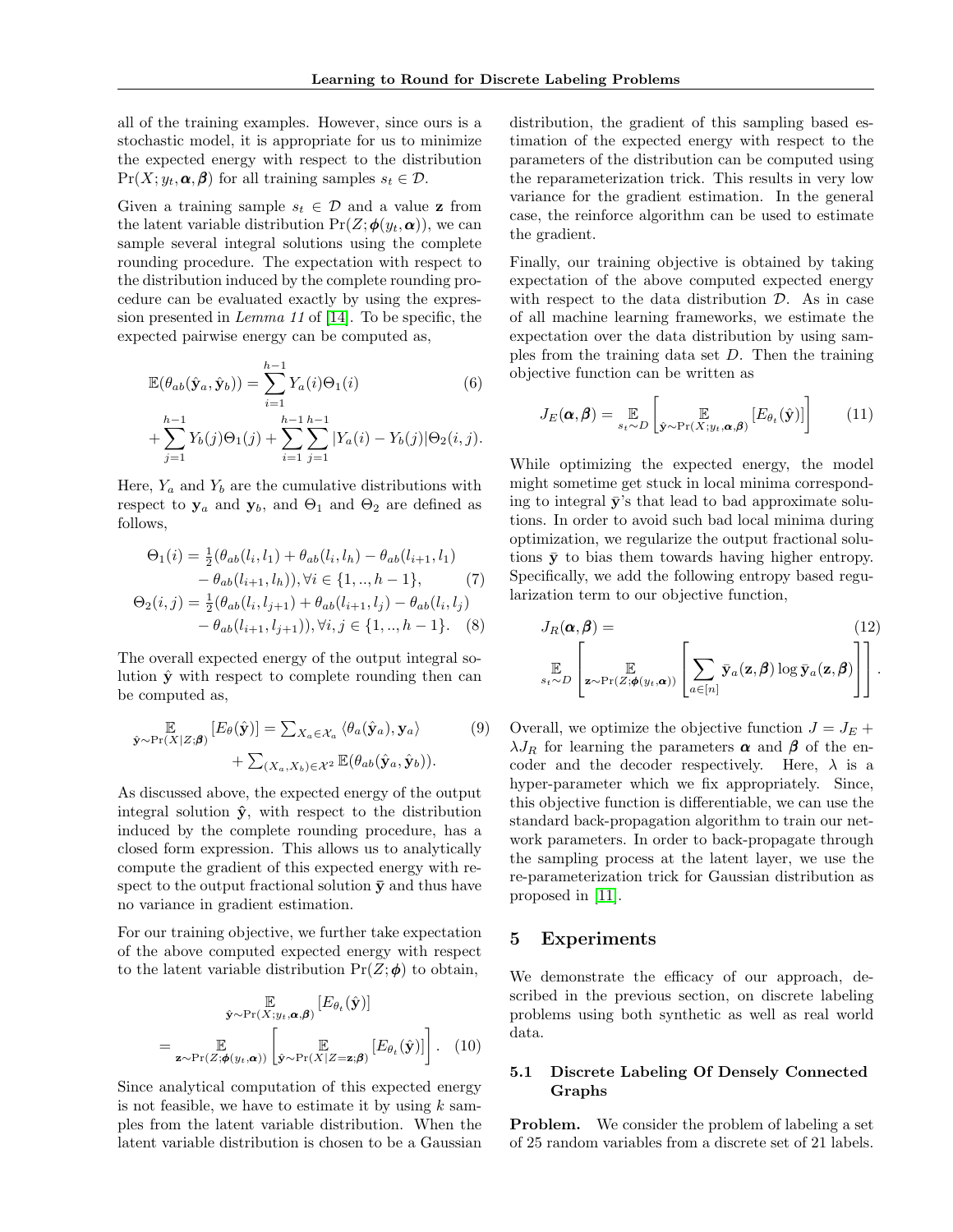

<span id="page-6-0"></span>Figure 2: Objective function Vs. iterations during optimization over the training set of the synthetic data set. Here, 'avg' refers to expected energy  $(E_{avg})$  and 'best' refers to minimum energy  $(E_{min})$ .

| Labeling Metric     | Max Rounding        | Complete Rounding |           | Interval Rounding |           | Our method |           |
|---------------------|---------------------|-------------------|-----------|-------------------|-----------|------------|-----------|
|                     | $E_{avg} = E_{min}$ | $E_{avg}$         | $E_{min}$ | $E_{avg}$         | $E_{min}$ | $E_{avg}$  | $E_{min}$ |
| Uniform.            | 12.204              | 12.532            | 10.435    | 12.437            | 10.327    | 10.180     | 10.103    |
| Truncated Linear    | 74.423              | 1887.213          | 19.427    | 1936.361          | 17.787    | 153.801    | 14.762    |
| Truncated Quadratic | 152.532             | 904.821           | 84.640    | 876.610           | 72.418    | 71.469     | 65.359    |

Table 1: Average  $(E_{avg})$  and minimum  $(E_{min})$  energy obtained by the different methods on the test set for the discrete labeling problem on synthetic data.

We assume that all the random variables are dependent on each other and these dependencies are encoded by a densely connected graph. We consider three different types of distance metrics for encoding label compatibility, namely, the uniform, truncated linear and truncated quadratic distances. The uniform distance metric is also known as the Potts model and is defined as  $d(i, j) = \delta(i \neq j)$ . Where as, the truncated linear and truncated quadratic distances are defined as  $d(i, j) = \min(|i - j|, M)$  and  $d(i, j) = \min(|i - j|^2, M)$ respectively. We use  $M = 10$  for our experiments. We also assume a spatial arrangement of the random variables in a  $5 \times 5$  lattice such that each vertex  $v_a$ has a location coordinate  $c_a = (x_a, y_a)$ . As such, the pairwise potential associated with the edge between vertices  $v_a$  and  $v_b$  is defined as  $\theta_{ab}(i, j) = w_{ab}d(i, j),$ where,  $w_{ab} = \exp(-||c_a - c_b||_2^2/\sigma_s^2)$  is a spatial Gaussian weight with scaling factor  $\sigma_s$ .

Dataset. We use a synthetically generated collection of 100 graphs for this experiment. For each graph, we randomly generate the unary potential associated with each vertex from a uniform distribution over [0, 1]. We also set the parameters  $\sigma_s$  and a weighing factor  $\tau$  for the pairwise potentials, from a uniform distribution over  $[-10^5, 10^5]$ . From our collection of 100 graphs, we use 50 for training and 50 for testing.

Methods. We train a deep latent variable model as described in Section [4.1](#page-4-2) with both the encoder and the decoder being modeled by neural networks composed of fully connected layers. We use the efficient

<span id="page-6-1"></span>proximal lp solver proposed in [\[1\]](#page-8-20) to obtain fractional solutions for training our model. The scaling factor for the entropy regularization term in our training objective function is fixed to  $\lambda = 1$  for all our experiments. We compare our method with other standard rounding procedures like max-rounding, complete rounding and interval rounding[\[6,](#page-8-1) [12\]](#page-8-6).

Results. Figure [2](#page-6-0) shows the progression of the objective function when our model is being optimized on the training data set. As can be seen, our model swiftly learns to do accurate rounding and outperforms the hand designed rounding procedures like complete and interval rounding. Even though this performance corresponds to the training set, it is significant because unlike training for tasks like classification, we don't use any kind of ground-truth information. However, it is not necessary to train the model from scratch for each new sample. Instead, we only finetune the trained model for the new sample by optimizing over it for a very few iterations (20 in this case). Such finetuning is possible because we do not need any kind of groundtruth information for it. To evaluate, for each test sample, we use different randomized rounding methods, including ours, to sample 1000 integral solutions and compute the expected energy  $E_{avg}$  and the minimum energy  $E_{min}$  over this set. We report the mean values of  $E_{avg}$  and  $E_{min}$  computed over the entire test set. Table [1](#page-6-1) shows the results for the uniform, truncated linear and truncated quadratic labeling distance metrics. As can be seen, our method outperforms the other rounding procedures in all the 3 cases.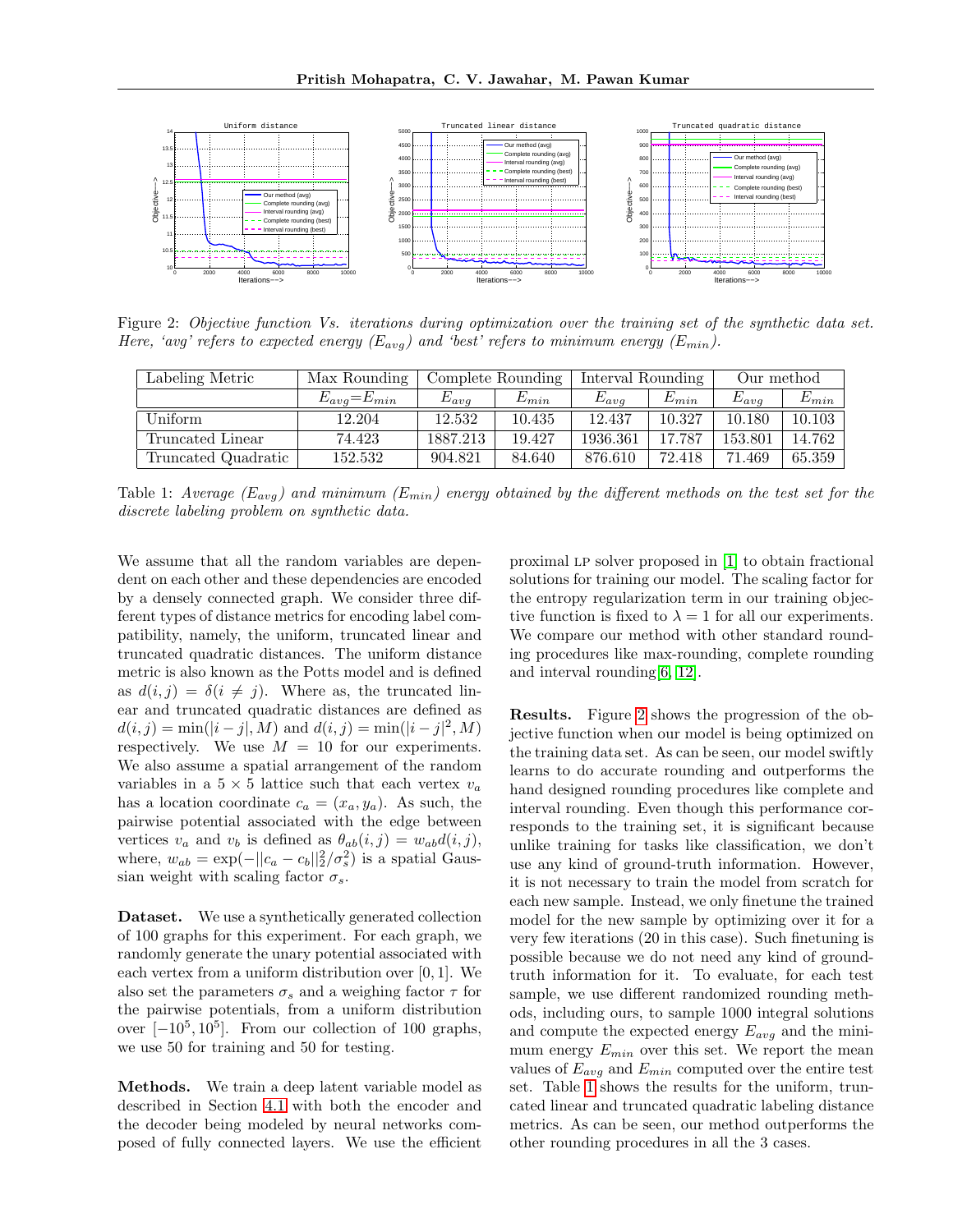| Max                 | Complete  |           | Interval       |           | Our method     |           | Our method        |           |  |
|---------------------|-----------|-----------|----------------|-----------|----------------|-----------|-------------------|-----------|--|
| Rounding            | Rounding  |           | Rounding       |           |                |           | (with finetuning) |           |  |
| $E_{avg} = E_{min}$ | $E_{ava}$ | $L_{min}$ | $\omega_{ava}$ | $L_{min}$ | $\omega_{ava}$ | $L_{min}$ | $E_{ava}$         | $L_{min}$ |  |
| 803.417             | 742.596   | 696.452   | 744.249        | 691.179   | 658.936        | 653.255   | 655.547           | 652.836   |  |

Table 2: Average  $(E_{avg})$  and minimum  $(E_{min})$  energy obtained by the different methods on the test set for the task of semantic segmentation on MSRC data set.

| Max                               | Complete       |           | Interval       |           | Our method          |           | Our method          |           |
|-----------------------------------|----------------|-----------|----------------|-----------|---------------------|-----------|---------------------|-----------|
| Rounding                          | Rounding       |           | Rounding       |           |                     |           | (with finetuning)   |           |
| $-\omega_{min}$<br>$\omega_{ava}$ | $\omega_{ava}$ | $L_{min}$ | $\omega_{avg}$ | $L_{min}$ | $\mathcal{L}_{avg}$ | $L_{min}$ | $\mathcal{L}_{avg}$ | $_{Lmin}$ |
| 977.203                           | 1131.940       | 977.242   | 1077.385       | 968.124   | 949.794             | 936.316   | 945.433             | 935.725   |

Table 3: Average  $(E_{avg})$  and minimum  $(E_{min})$  energy obtained by the different methods on the test set for the task of semantic segmentation on MSRC data set when the input fractional solution corresponds to the negative exponentiated min-marginal provided by TRW-S.

#### 5.2 Semantic Segmentation of Images

Problem. We consider the problem of semantic segmentation of images which can be formulated as a labeling task in which each pixel has to be assigned a label from the set of semantic classes. We formulate this problem as a labeling problem over a grid graph in which each vertex  $v_a$  corresponds to a particular pixel and is connected to its four immediate neighbors via edges. The pairwise potential associated with an edge between vertices  $v_a$  and  $v_b$  is defined as  $\theta_{ab}(i, j) =$  $w_{ab}\delta(i \neq j)$ . Here,  $w_{ab} = \exp(-||f_a - f_b||_2^2/\sigma_c^2)$  is a color based Gaussian weight with  $f_a$  being the 3D color vector of the pixel a and  $\sigma_c$  being a scaling factor.

Dataset. We use the msrc data set [\[19\]](#page-8-21) for this experiment. It consists of a total of 591 images with ground-truth segmentation. We use the standard data set split of 276 training, 59 validation and 256 test samples, as specified in [\[19\]](#page-8-21). We use the texton based features proposed in [\[19\]](#page-8-21) for unary potentials in our experiments.

Methods. For this task, the encoder and the decoder for our method are modeled as fully convolutional networks, in order to allow for variable input image sizes. The hyper-parameters  $\sigma_c$  and a weighing factor  $\tau$  for the pairwise potentials is set by using the validation set. Here, we apply rounding to two different sets of fractional solutions: 1) Primal solutions obtained by solving a continuous relaxation [\[17\]](#page-8-3) of the original primal problem, 2) Primal feasible solutions computed using expected min-marginals from obtained the TRW-S algorithm. Specifically, for each data set sample, we use fractional solutions obtained using the efficient QP solver proposed in [\[7\]](#page-8-22) and those corresponding to the negative exponentiated min-marginal provided by TRW-S. We compare rounding procedures like max-rounding, complete rounding and interval rounding[\[6,](#page-8-1) [12\]](#page-8-6).

<span id="page-7-1"></span><span id="page-7-0"></span>Results. Similar to the previous experiment, we report the expected energy  $E_{avg}$  and the minimum energy  $E_{min}$  on the test set and compare our method with complete and interval rounding. For results shown in the second last column of Table [2](#page-7-0) and Table [3,](#page-7-1) we do not fine-tune our model for the test samples and report results by simply forward passing through the network learned with the training set. However, our model is still able to generalize well to the test samples and outperforms the other rounding procedures for both types of fractional solutions. We also report results for the case when we fine-tune our model for each of the test samples. As can be seen from Table [2](#page-7-0) and Table [3,](#page-7-1) fine-tuning slightly improves the results in both the cases.

## 6 Discussion

We proposed a novel framework for performing rounding for discrete labeling problems. Our approach views rounding as a method of sampling from a latent variable model and employs deep neural networks for this purpose. We showed that our method can adapt to different problem structures and outperforms hand designed rounding procedures on these tasks. Going ahead, we would like to explore approaches for performing rounding in presence of constraints. Another interesting direction for future research would be to try and marry different ideas developed in context of relaxation methods and rounding procedures with the aim of improving the overall performance.

### 7 Acknowledgement

This work is partially funded by the EPSRC grants  $EP/P020658/1$  and  $TU/B/000048$ . Pritish was supported by a Google Travel Grant for attending this conference.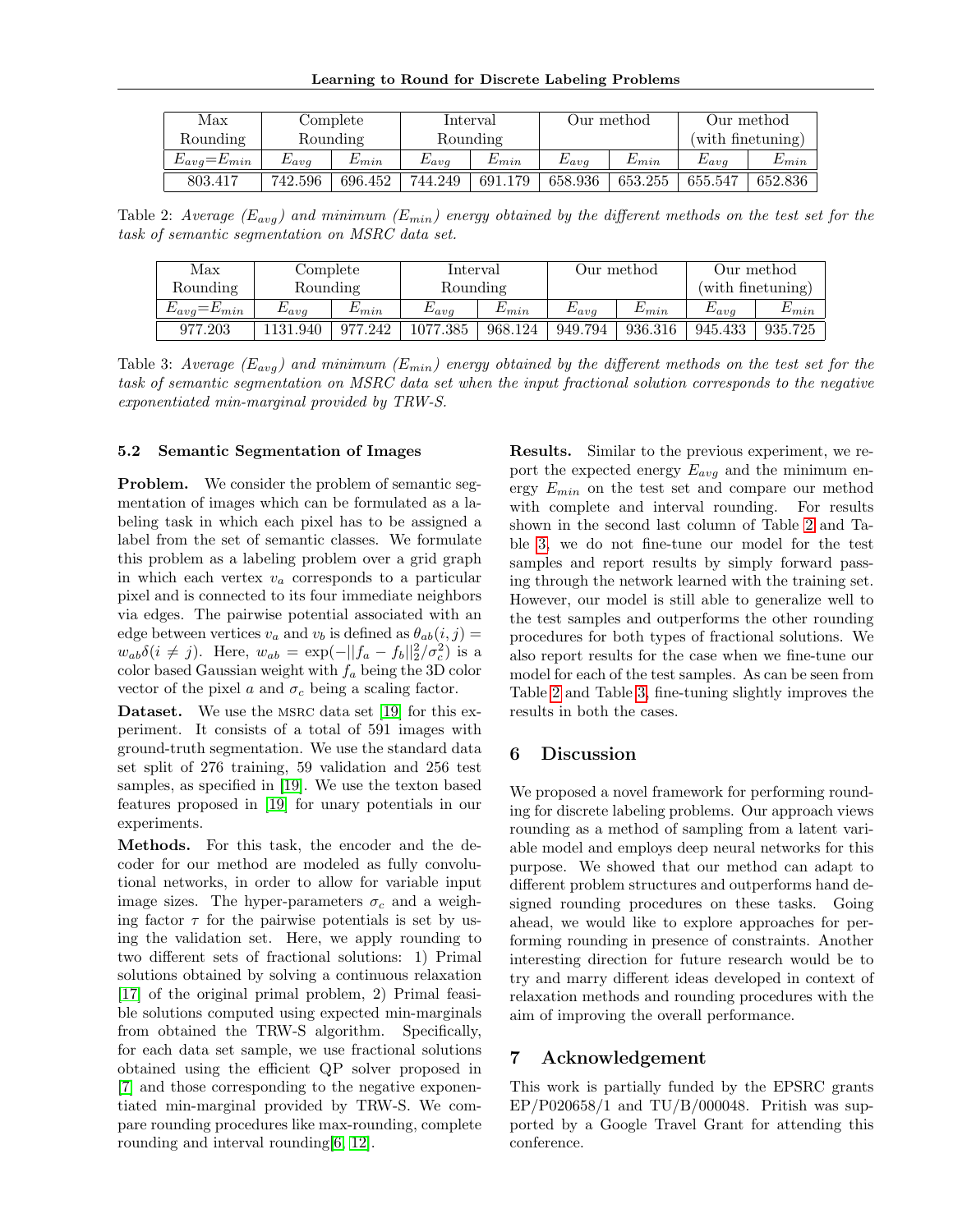## References

- <span id="page-8-20"></span>[1] Thalaiyasingam Ajanthan, Alban Desmaison, Rudy Bunel, Mathieu Salzmann, Philip Torr, and M Pawan Kumar. Efficient linear programming for dense CRFs. In Computer Vision and Pattern Recognition, 2017.
- <span id="page-8-9"></span>[2] Christophe Andrieu, Nando De Freitas, Arnaud Doucet, and Michael Jordan. An introduction to MCMC for machine learning. Machine learning, 50(1), 2003.
- <span id="page-8-16"></span>[3] Irwan Bello, Hieu Pham, Quoc V Le, Mohammad Norouzi, and Samy Bengio. Neural combinatorial optimization with reinforcement learning. In International Conference on Learning Representations, 2016.
- <span id="page-8-12"></span>[4] Yoshua Bengio, Aaron Courville, and Pascal Vincent. Representation learning: A review and new perspectives. IEEE transactions on pattern analysis and machine intelligence, 35(8), 2013.
- <span id="page-8-10"></span>[5] Christopher Bishop. Pattern recognition. Machine Learning, 128, 2006.
- <span id="page-8-1"></span>[6] Chandra Chekuri, Sanjeev Khanna, Joseph Naor, and Leonid Zosin. Approximation algorithms for the metric labeling problem via a new linear programming formulation. In Proceedings of the twelfth annual ACM-SIAM symposium on Discrete algorithms, 2001.
- <span id="page-8-22"></span>[7] Alban Desmaison, Rudy Bunel, Pushmeet Kohli, Philip Torr, and M Pawan Kumar. Efficient continuous relaxations for dense CRFs. In European Conference on Computer Vision, 2016.
- <span id="page-8-7"></span>[8] Uriel Feige and Gideon Schechtman. On the optimality of the random hyperplane rounding technique for max cut. Random Structures  $\mathcal{C}$  Algorithms, 20(3), 2002.
- <span id="page-8-13"></span>[9] Mohammad Hosseini and Su-In Lee. Learning sparse gaussian graphical models with overlapping blocks. In Advances in Neural Information Processing Systems, 2016.
- <span id="page-8-14"></span>[10] Yann Jacob, Ludovic Denoyer, and Patrick Gallinari. Learning latent representations of nodes for classifying in heterogeneous social networks. In ACM international conference on Web search and data mining, 2014.
- <span id="page-8-15"></span>[11] Diederik Kingma and Max Welling. Autoencoding variational bayes. In International Conference on Learning Representations, 2014.
- <span id="page-8-6"></span>[12] Jon Kleinberg and Eva Tardos. Approximation algorithms for classification problems with pairwise relationships: Metric labeling and markov random fields. Journal of the ACM, 49(5), 2002.
- <span id="page-8-2"></span>[13] Arie Koster, Stan Van Hoesel, and Antoon Kolen. The partial constraint satisfaction problem: Facets and lifting theorems. Operations research letters, 23(3), 1998.
- <span id="page-8-19"></span>[14] M Pawan Kumar and Puneet Dokania. Roundingbased moves for semi-metric labeling. Journal of Machine Learning Research, 17(91), 2016.
- <span id="page-8-4"></span>[15] M Pawan Kumar, Philip Torr, and Andrew Zisserman. Solving markov random fields using second order cone programming relaxations. In Computer Vision and Pattern Recognition, volume 1, 2006.
- <span id="page-8-5"></span>[16] Masakazu Muramatsu and Tsunehiro Suzuki. A new second-order cone programming relaxation for max-cut problems. Journal of the Operations Research Society of Japan, 46(2), 2003.
- <span id="page-8-3"></span>[17] Pradeep Ravikumar and John Lafferty. Quadratic programming relaxations for metric labeling and markov random field map estimation. In Proceedings of the 23rd international conference on Machine learning, 2006.
- <span id="page-8-11"></span>[18] Tianlin Shi, Jacob Steinhardt, and Percy Liang. Learning where to sample in structured prediction. In Artificial Intelligence and Statistics, 2015.
- <span id="page-8-21"></span>[19] Jamie Shotton, John Winn, Carsten Rother, and Antonio Criminisi. Textonboost for image understanding: Multi-class object recognition and segmentation by jointly modeling texture, layout, and context. International Journal of Computer Vision, 2009.
- <span id="page-8-0"></span>[20] Johan Thapper and Stanislav  $\ddot{Z}$ ivn $\ddot{y}$ . The complexity of finite-valued CSPs. Journal of the  $ACM$ , 63(4), 2016.
- <span id="page-8-18"></span>[21] Vijay Vazirani. Approximation algorithms. Springer Science & Business Media, 2013.
- <span id="page-8-8"></span>[22] Jan Vondrák, Chandra Chekuri, and Rico Zenklusen. Submodular function maximization via the multilinear relaxation and contention resolution schemes. In ACM symposium on Theory of computing, 2011.
- <span id="page-8-17"></span>[23] Ronald J Williams and Jing Peng. Function optimization using connectionist reinforcement learning algorithms. Connection Science, 1991.